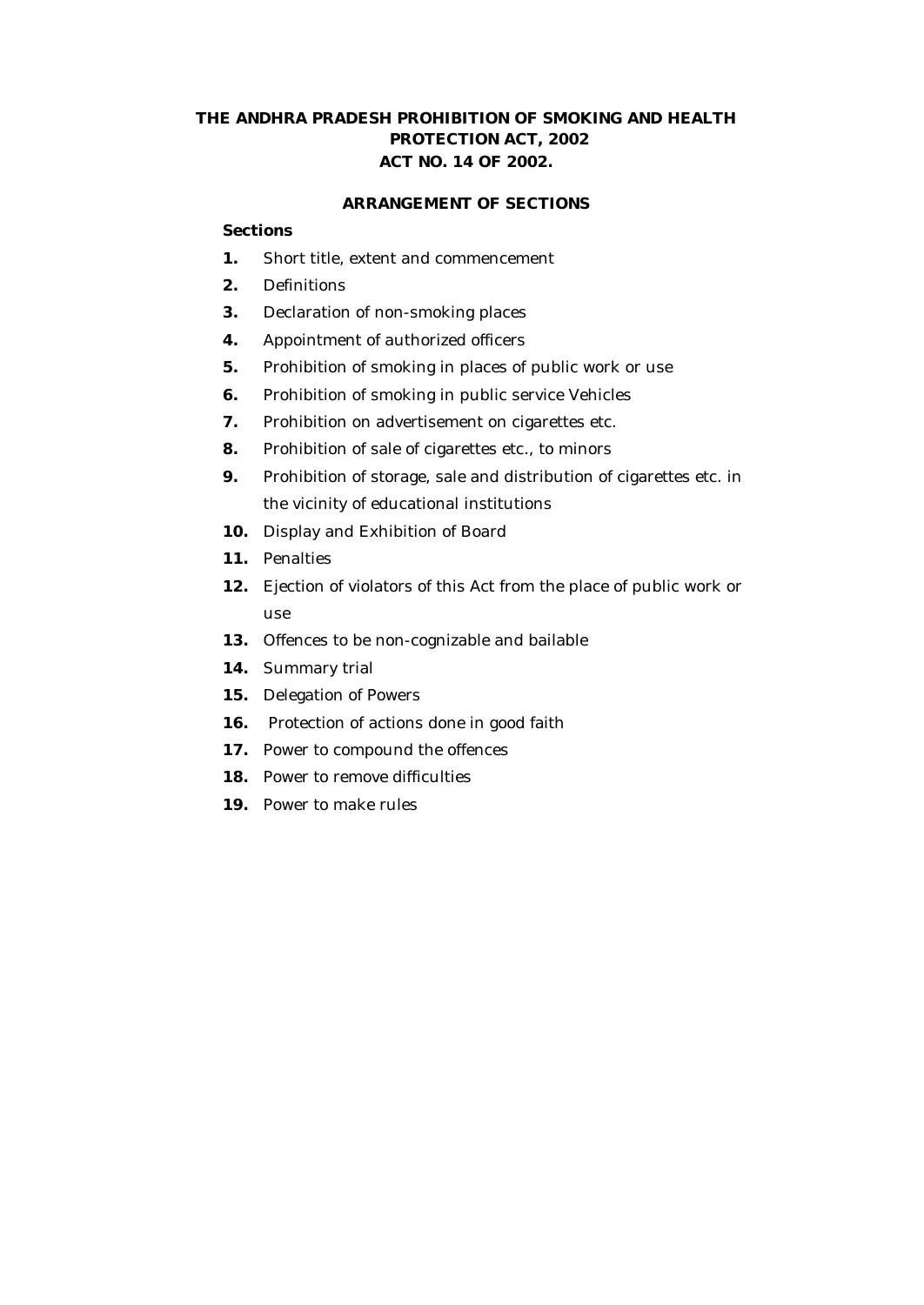# **THE ANDHRA PRADESH PROHIBITION OF SMOKING AND HEALTH PROTECTION ACT, 2002 ACT NO. 14 OF 2002**

(3rd May, 2002)

## **AN ACT TO PROVIDE FOR PROHIBITION OF SMOKING IN PLACES OF PUBLIC WORK OR PUBLIC USE AND IN PUBLIC SERVICE VE-HICLES IN THE STATE OF ANDHRA PRADESH AND FOR MATTERS CONNECTED THEREWITH OR INCIDENTAL THERETO.**

Be it enacted by the Legislative Assembly of the State of Andhra Pradesh in the Fifty-third year of the Republic of India as follows,-

**1. Short title, extent and Commencement -** (1) This Act may be called the Andhra Pradesh Prohibition of smoking and Health Protection Act, 2002.

(2) It extends to the whole of the State of Andhra Pradesh.

(3) It shall come into force on such date as the Government may by, notification, in the Andhra Pradesh Gazette appoints.

**2. Definitions -** In this Act, unless the context otherwise requires,-

(a) "advertisement" means and includes any notice, circular, wall paper, pamphlet, display on hoardings, or any visible representation made by means of any light, sound, smoke, gas or any other means which has the effect of promoting smoking and the expression "advertise" shall be construed accordingly.

(b) "authorised officer'' means a person authorised under section 4;

(c) "Competent *authority"* means any officer or authority authorised by the Government by notification to perform the functions of the competent authority under this Act, for such area or for such purpose as may be specified in the notification.

(d) "Government" means the Government of Andhra Pradesh.

(e) "Place of public work or use" means a place declared as such under section 3 and includes auditoria, Hospital buildings, health institutions, educational institutions, libraries, court buildings, public offices, public conveyances including railways, amusement centres, restaurants and the like which are visited by general public but does not include any open place.

(f) 'Prescribed' means prescribed by rules made under this Act.

(g) "Public service vehicle" means a vehicle as defined under clause (35) of section 2 of the Motor Vehicles Act, of 1988 (Central Act 59 of 1988).

(h) 'State' means the State of Andhra Pradesh;

(i) "Smoking" means smoking of tobacco in any form whether in the form of cigarette, cigar, beedis or otherwise with the aid of a pipe, wrapper or any other instruments.

(j) 'Notification' means the notification published in the Andhra Pradesh Gazette and the word 'notified' shall be construed accordingly.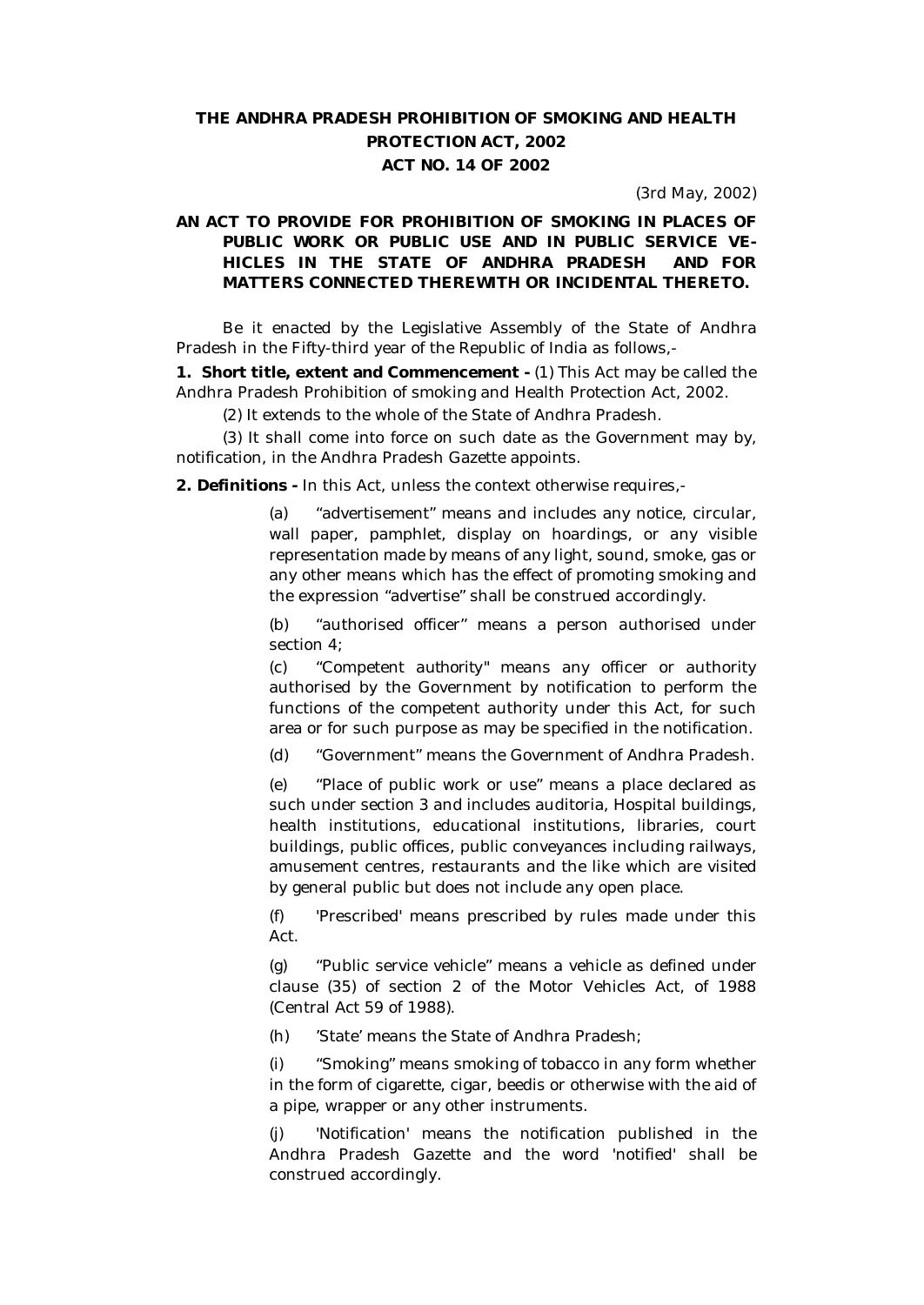**3. Declaration of non-smoking places -** As soon as may be after the commencement of this Act and thereafter from time to time, the Government may, by notification, declare any place of public work or public use in the state to be a non-smoking place for the purpose of this Act.

**4. Appointment of authorised officers -** (1) The Government may, by notification, appoint one or more persons as authorised officers who shall be competent to act under this Act.

(2) every person appointed under sub-section (1) shall be deemed to be a public servant within the meaning of section 21 of the Indian Penal Code, 1860 (Central Act 45 of 1860).

**5. Prohibition of smoking in places of public work or use -** No person shall smoke in any place of public work or public use.

**6. Prohibition of smoking in public service Vehicles -** Without prejudice to the provisions of the Motor Vehicles Act, 1988 no person shall smoke in a public service Vehicle.

**7. Prohibition on advertisement on cigarettes etc. -** Notwithstanding anything contained in any other law for the time being in force, no person shall advertise in any place and any public service vehicle which may promote smoking or the sale of cigarettes, cigar and beedis.

**8. Prohibition of sale of cigarettes etc., to minors -** No person shall sell cigarettes, beedis or any other such smoking substance to any person who is below the age of eighteen years.

**9. Prohibition of storage, sale and distribution of cigarettes etc. in the vicinity of educational institutions -** No person shall himself or by any person on his behalf store, sell or distribute cigarettes or beedis or any other such smoking substance within the area of one hundred meters around any college, school or other educational institution.

**10. Display and Exhibition of Board -** The owner or manager or in charge of affairs of every place of public work or public use shall display and exhibit a board at a conspicuous place or places in and outside the premises visited or used by general public prominently stating that the "Smoking is strictly Prohibited" and "Smoking is an Offence".

**11. Penalties -** (1) Whoever contravenes the provisions of sections 5,6 and 10 shall be punishable with a fine which may extend to Rs. 100/- (rupees one hundred), and for second or subsequent offence shall be punishable with a minimum fine of Rs. *200/- (rupees* two hundred) but which may extend to Rs. 500/- (rupees five hundred).

(2) Whoever contravences section 7, 8 and 9 shall be punishable with a fine which may extend to Rs. 500/- (rupees five hundred) and in case of second or subsequent offence shall be punishable with imprisonment which may extend to three months or with a minimum fine of Rs. 500/- (rupees five hundred) but which may extend to Rs. 1000/-(rupees one thousand) or with both.

**12. Ejection of violators of this Act from the place of public work or use -** Any authorised officer or any police officer, not below the rank sub-inspector, may eject any person from the place of public work or public use who contravenes the provisions of this Act.

**13. Offences to be non-cognizable and bailable -** Any offence under this Act shall be non-cognizable and bailable.